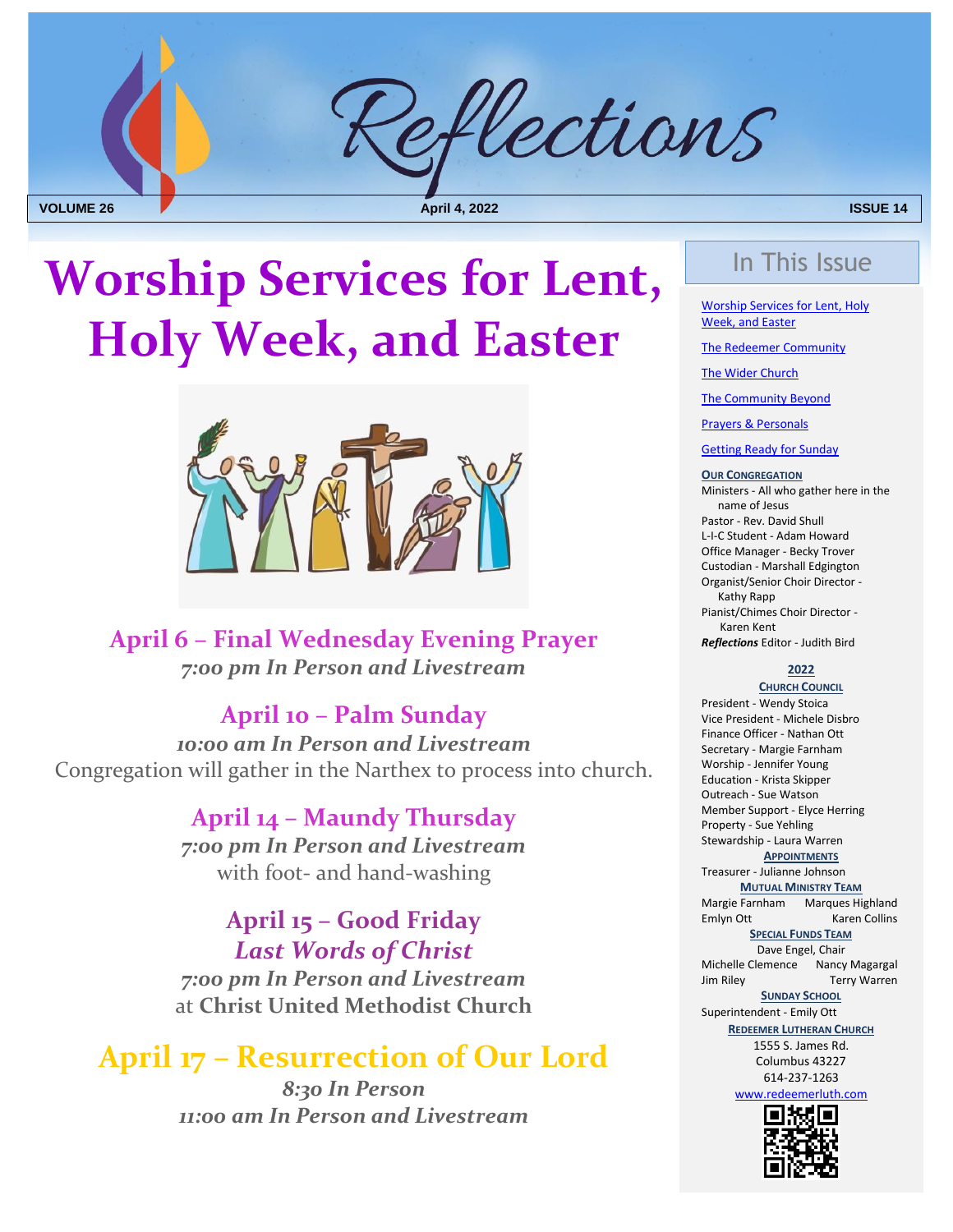

### **The Redeemer Community**

#### **RLC's Current Worship Protocol: Love Your Neighbor**

- <span id="page-1-0"></span>\* Masks are required coming into the building and in the Narthex. Folks wishing to continue wearing masks for worship are encouraged to sit in the pews on the north side of the Sanctuary; those who wish to remove their masks may sit on the south side of the Sanctuary.
- \* Those who wish may stand during the opening and closing hymns and the reading of the Gospel.
- \* During the passing of the peace, we suggest you wave or place your palms together under your chin in the "namaste" posture as a way to share the peace in a distanced way.
- \* Individual communion elements are available to pick up inside the Sanctuary door or folks can now choose to receive communion at the front of the church from masked servers distributing individual cups for the wine/grape juice.
- \* If you wish to use one of the first-floor bathrooms, please follow instructions in the bathroom about disinfecting it after your use. Only one person at a time in the restrooms.
- \* Please silence cellphones.

#### **Children's Easter Party Set for April 10**

Sunday School for children and youth on the second Sunday of the month, **April 10**, will include the children's Easter party including an Easter egg hunt. In addition, the children will learn a song to present to the congregation on **Maundy Thursday, April 14**, during the 7 p.m. worship service. Come join us after church!

#### **One More Sought to Offer Reflections at Good Friday Service**

This year, Redeemer will be worshiping with members of Christ United Methodist Church for Good Friday. As part of the service, Redeemer has been asked to provide a short reflection on four of the Jesus' last seven words. Three people have volunteered so far. The remaining scripture is Word One: Forgiveness/Luke 23:34: *Father, forgive them for they do not know what they do.* Please sign up on the sheet on the bulletin board next to the Library or call the church office.

Good Friday is April 15. The service begins at 7 p.m. at Christ United Methodist Church on Zettler Ave.

#### **Volunteers Sought for 2022 LSS/Food Collective Food Giveaways**

The season for Redeemer's LSS/MOFC Food Giveaway events is quickly approaching. Redeemer is scheduled for the *third* Thursday of every month from April to October, so that means the first event is scheduled in less than three weeks on **April 21**! As folks can imagine, the demand for food assistance is still high, so this ministry effort shared with Lutheran Social Services (LSS) and the Mid-Ohio Food Collective (MOFC) is even more important!

At least for the first month or two, the processes used last year will be followed. To recap, there will be a drive-thru process where customers stay in their cars and we follow all of the current physical distancing, hand washing, glove and face mask guidelines.

**In an effort to gauge the volunteer staffing for these events, and especially the one on April 21, those who are willing to help are asked to email or call the church office**.

Coordinator **Sue Watson** notes, "I know our congregational efforts to combat food insecurity in our communities are very meaningful for many of us, and our outreach means so much to those we serve. So if you can volunteer (or if you'd like more info), please get in touch with the church office asap!

"We'll take all the help we can get!"

The other giveaway dates are Thursdays May 19, June 16, July 21, August 18, September 15 and October 20.

#### **'Extras' of Hair Care Products Needed for LSS/MOFC April Giveaway**

As has done in the past, Redeemer is requesting donations of personal items to be included with the produce at the monthly food giveaways. For April's event, hair care products (shampoo, conditioner, etc.) will be given away.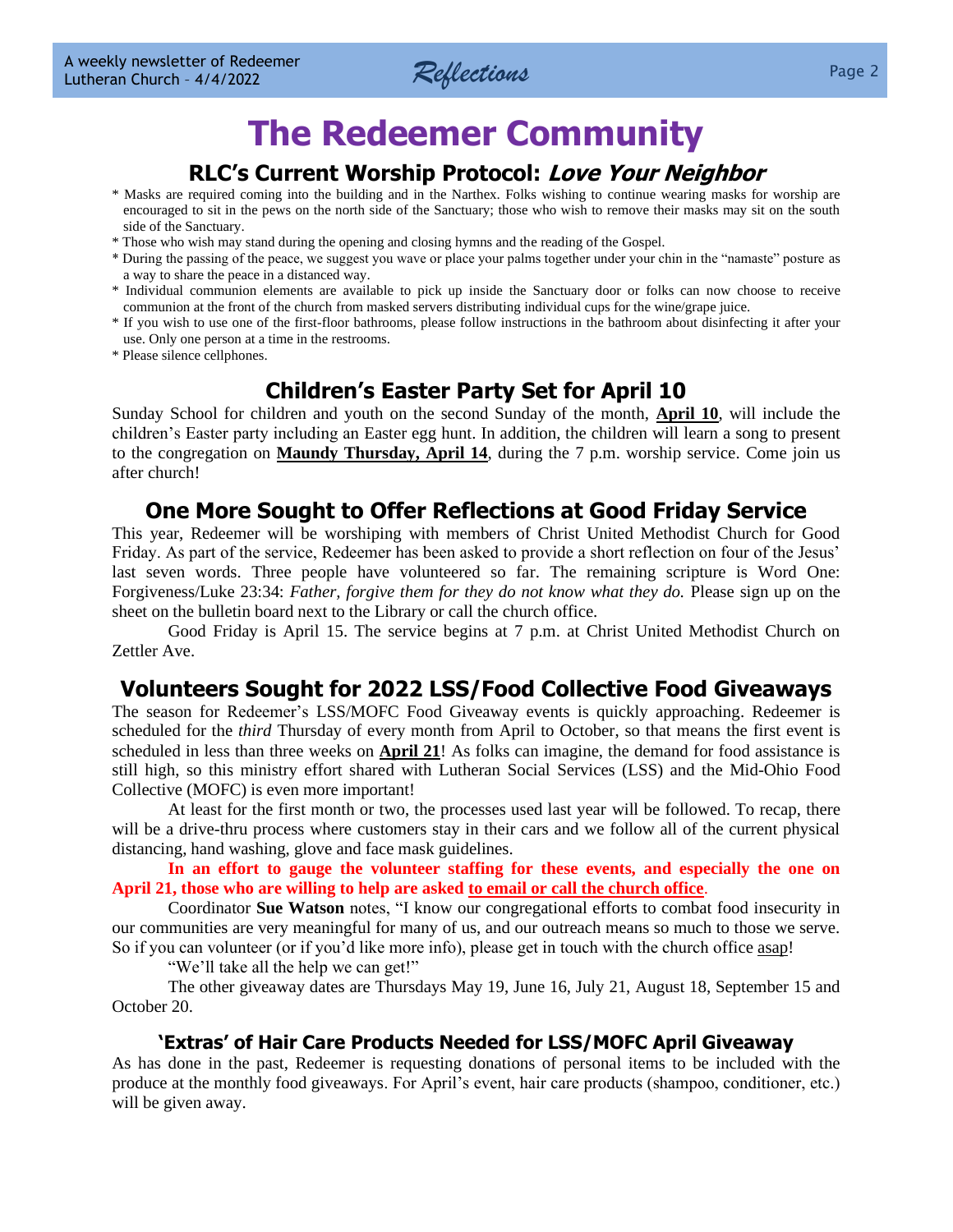

"We are so grateful for the congregation's constant and generous donations. On behalf of our giveaway's guests, thank you, Redeemer members!" Sue said.

#### **Mid-Week Lenten Services Conclude on Wednesday**

Mid-week Lenten evening prayer services will conclude this week on **Wednesday, April 6**. The service begins at 7 p.m. both in-person and livestreamed on YouTube.

For the remaining Lent schedule as well as the Holy Week and Easter worship schedule, see the front page of today's *Reflections*.

*We have missed those of you who have not yet returned to in-person worship. There are a whole variety of worship opportunities available in the upcoming weeks. If you feel safe coming back into the sanctuary, your presence and spirit would be a true blessing to us. We are not the same without you.*

#### **Physicians from Haiti to Share in Sunday Message/Adult Education Class on April 24**

On **Sunday, April 24**, **Drs. Johnson Deshommes** and **Stevenson Dimanche** will be Redeemer's guests in worship and for the adult education program. During worship, they will be part of a "conversation" sermon with **Pastor Al Rider**. After worship, they will lead the adult ed class and continue their conversations with Redeemer members. Their theme will be life in Haiti today, and their hopes and dreams for themselves and their country. Invite friends who might be interested in these conversations! Read more about their visit in next week's *Reflections.*

#### **Lodging Sought for our Haitian Guests April 23**

Are you able to provide a place for one or both of our Haitian guests on **Saturday evening, April 23** and a light breakfast **Sunday morning, April 24**? **Al** and **Karen Rider** will drop them off after dinner Saturday evening and pick them up for church Sunday morning.

If you can help out, please contact **Dave Shull**.

#### **Adult Ed Concludes Discussion of 'Seven Deadly Sins' with Sloth**

Don't put it off!! The last opportunity to participate in the discussion of the "Seven Deadly Sins" with **Dr. Brad Binau** is **Sunday, April 10** when the Adult Education Class looks at sloth.

Previous weeks have examined Pride, Anger, Envy, Greed, Gluttony and Lust which Brad has noted are not really sinful actions but rather deadly attitudes or dispositions that can *lead* to sinful actions.

Brad is a Redeemer member and professor of pastoral theology at Trinity Lutheran Seminary at Capital University where he is currently teaching a course at Trinity on the Seven Deadly Sins.

The class is available both in-person and on Zoom. Click this link to join via Zoom: [https://us02web.zoom.us/j/81411790303?pwd=cGNGMHo2K2d1WElzUHRHekRQWUo2dz09;](https://us02web.zoom.us/j/81411790303?pwd=cGNGMHo2K2d1WElzUHRHekRQWUo2dz09) Meeting ID: 814 1179 0303; Passcode: 645662; Phone only: 312-626-6799. The discussion is lively and there is always room for more voices!!

#### **Tuesday Bible Study Explores Book of Ruth**

During Lent, the Tuesday Bible Study will be led in a study by the Book of Ruth by **Learning in Context student Adam Howard.** The group meets both in-person and via Zoom on **Tuesday, April 5**. The group runs from 1-2:30 p.m.

To join the group via Zoom, go to the Zoom app and then enter the following information: Meeting ID: 863 5869 9434; Passcode: 943506. To participate by phone, call 312-626-6799. If you don't have the Zoom app, you can join the meeting by copying and pasting the following web address in your browser:<https://us02web.zoom.us/j/86358699434?pwd=cTlaaUM5MWl6U29mNGtsQXhuTnlIUT09> .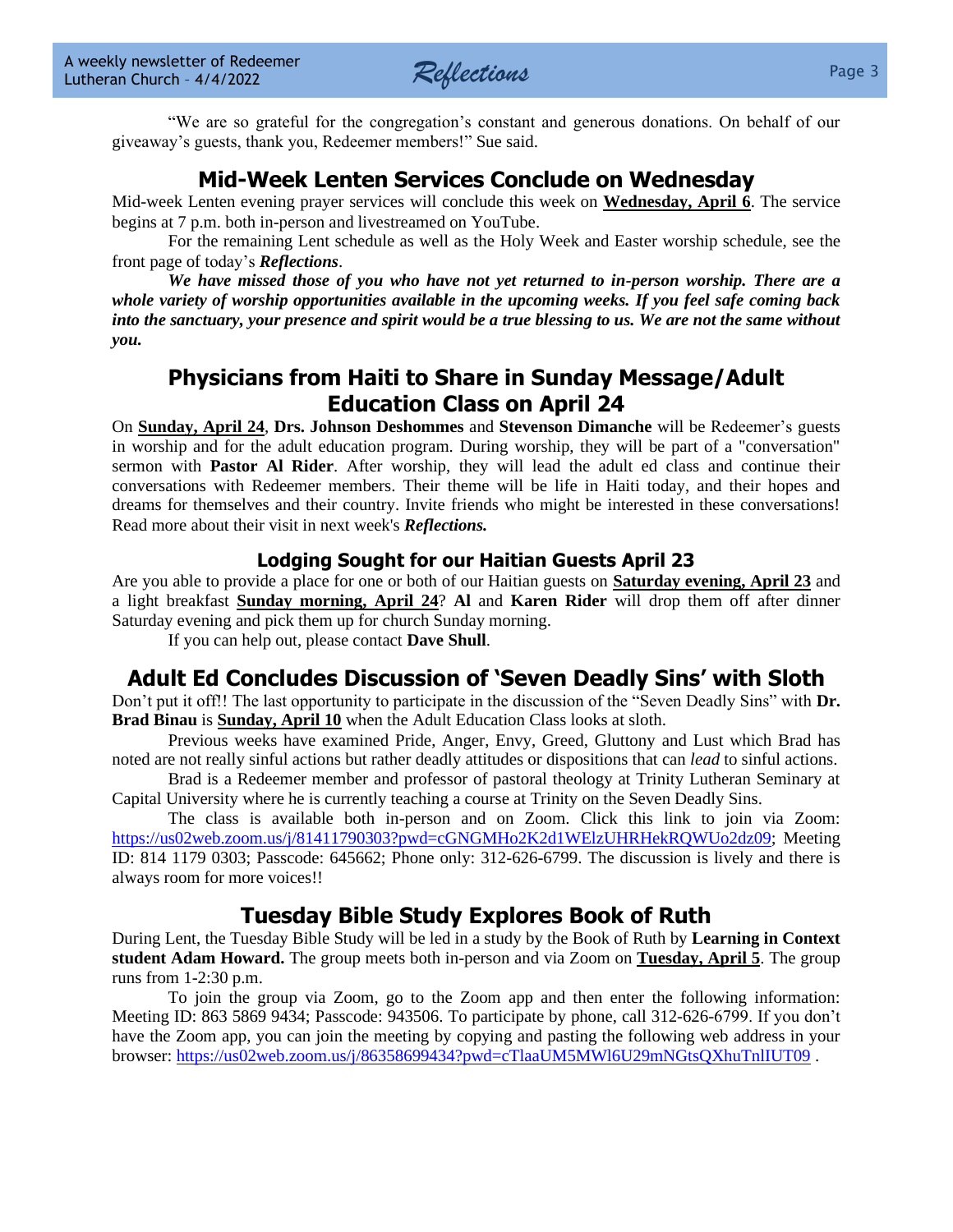

#### **Redeemer BREAD Leadership Commissioning**

On Sunday, March 20, **Church Council President Wendy Stoica** led the congregation in commissioning the Redeemer BREAD Leadership Team in our shared ministry of justice:

*You have allowed your hearts to be broken by the realities of injustice around us.*

*You have allowed your imaginations to be stirred by visions of how much more beautiful this city and country could be if justice rolled down like waters and righteousness like an everflowing stream.*

*You see what might be possible if informed citizens and policymakers come together to make visions of joy and justice real. Thank you for leading Redeemer's new BREAD ministry.*



*Thank you for the passion, energy, intelligence, and heart you are giving. Thank you for keeping us informed of the work of BREAD.*

*Thank you for calling us to let our hearts be broken and our imaginations stirred.*

*Thank you for challenging all of us to come to the Nehemiah Action at the Celeste Center on May 10, so policymakers can see we care enough about justice, grace, and mercy to show up and let them know we will insist that they do their jobs.*

Redeemer has committed to bringing 57 people to the Nehemiah Action on **Tuesday, May 10** Secure your free ticket for this event by contacting **Dave Shull, Sue Watson, Emily Ott, Michele Disbro, Kathy Zwanziger** or **Kristi Hildebrand** or calling the church office.

#### **Upcoming BREAD Dates**

Rally: Monday, April 11, 2022 at 7 p.m. at Temple Tifereth Nehemiah Action: Tuesday, May 10, 2022 at the Celeste Center 6:15 p.m. (doors open) 7 p.m. (event) Justice Ministry Celebration: Monday, June 27 at 7 p.m.

#### **Noisy Offering Now Going to 'ReconcilingWorks'**

For now through Easter, Redeemer's "Noisy Offering" – that is, the offering of loose or "noisy" change given each Sunday when entering the Sanctuary – will now go to ReconcilingWorks. This is in celebration of Redeemer's 30th Anniversary as a Reconciling in Christ congregation.

Since 1974, "ReconcilingWorks: Lutherans for Full Participation" has advocated for the full welcome, inclusion, and equity of lesbian, gay, bisexual, transgender, queer, intersex and asexual/aromantic (LGBTQIA+) Lutherans in all aspects of the life of their church, congregations and community.

"In relationships built through outreach and education, ReconcilingWorks shares Christ's message, the Gospel, which is for everyone equally. The group advocates for systemic change in policy and practice in church and society, working to alleviate not only the painful symptoms of oppression but also to eliminate its root causes.

"We are Lutherans working with the recognition that racism, sexism, ageism, able-ism, heterosexism, homophobia, and all the other artificial distinctions that seek to raise one group into privilege and preference over another, conspire together to diminish our world and church.

"An independent, Lutheran, membership-supported organization, ReconcilingWorks is committed to strengthen all of God's beloved for authentic, visible, faithful lives and to work for systemic change with the church and society." For more information check out their website at [www.ReconcilingWorks.org.](http://www.reconcilingworks.org/)

#### **Important Emails**

[Dshull@RedeemerLuth.com](mailto:DShull@RedeemerLuth.com) – use for communicating directly with **Pastor Dave.**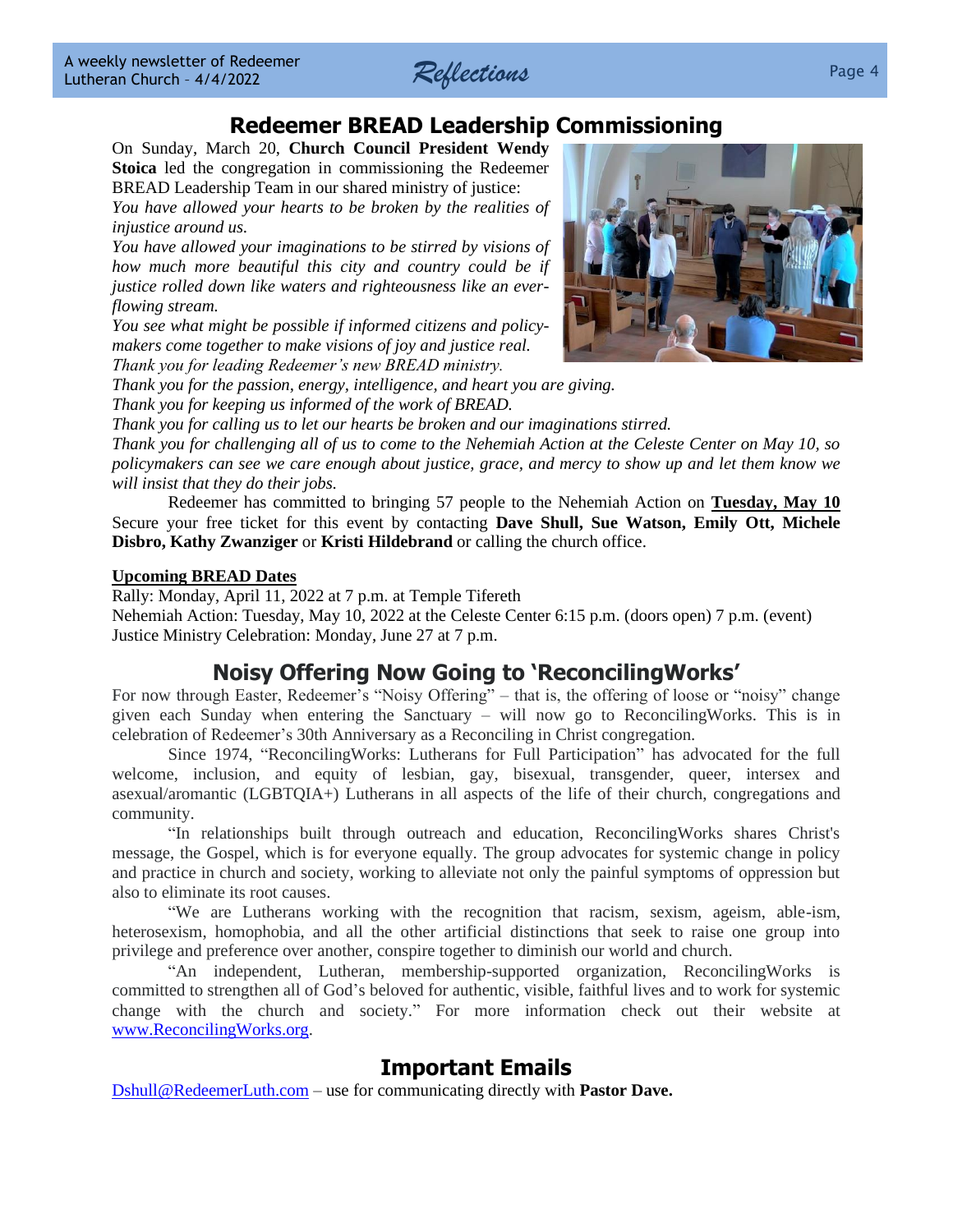

[Info@RedeemerLuth.com](mailto:Info@RedeemerLuth.com) – use for communicating with the office, *Reflections* newsletter, **Office Manager Becky Trover**, healing prayer requests or for general information.

[MemberCare@RedeemerLuth.com](mailto:MemberCare@RedeemerLuth.com) – use for communicating with the Member Care team about needs for personal ministry such as in-home communion, a home visit, meals, etc.

[FinSec@RedeemerLuth.com](mailto:FinSec@RedeemerLuth.com) – use for stewardship campaigns.

[Itgroup@RedeemerLuth.com](mailto:ITgroup@RedeemerLuth.com) – use for communicating with Redeemer's IT Team for items related to the website.

[Property@RedeemerLuth.com](mailto:Property@RedeemerLuth.com) – use to report items that need repair in the church building.

[SundaySchool@RedeemerLuth.com](mailto:SundaySchool@RedeemerLuth.com) – use to offer suggestions for our Sunday School ministry.

[Transportation@redeemerluth.com](mailto:Transportation@redeemerluth.com) – use to request temporary transportation assistance.

[Communications@redeemerluth.com](mailto:Communications@redeemerluth.com) – use to send church related announcements or pictures for sharing on Redeemer's social media sites. Another way is to tag Redeemer in the posts.

#### **Publishing Deadlines for Reflections, Sunday Bulletins**

#### **For** *Reflections*

- **PLEASE SUBMIT PRIOR TO 5 P.M. ON SUNDAYS**.
- Send to  $info@RedeemerLuth.com$  and put *Reflections* in subject line.
- Or leave a note in the *Reflections* mailbox at the top of the stairs outside the church office.

#### **For Sunday Bulletins**

The deadline for information to be published in Sunday bulletins is the **Wednesday morning** before. That information can be sent to the above email: just put "Bulletin" in the subject line.

#### <span id="page-4-0"></span>**Prayers and Personals**

Prayers for healing and recovery are asked for **Eileen Day, Sue Watson, Kris Kauffman, Kathy Ehrich,** and **First English Pastor Sally Padgett** who have all recently had surgery. Prayers are asked for healing and recovery for **Kathy Denhard** who just had knee replacement surgery. Prayers are also asked for **Cathy Oldham** and her family.

Prayers for protection and a safe return are asked for **Sam Hudson,** nephew of **Laura** and **Terry Warren**, who is an Army medic being deployed to Poland.

#### **Update on LWR Personal Care Kits**

Redeemer members actually provided enough personal care items to provide a total of 107 kits for Lutheran World Relief (LWR), **Kathy Zwanziger** reports. The kits included items such as a towel, soap, nail clippers, combs and toothbrushes and are given to people in crisis, here in the United States and abroad. Thanks again to everyone who contributed and who helped assemble the kits!!

#### **'Christ in Our Home' Available**

The April-June edition of "Christ in Our Home" is now available in the Narthex for anyone who would like a copy. Or, it can be mailed. Just contact **Becky Trover** in the church office to request a copy be mailed to your home. Reach her at 614-237-1263 or via email at [info@redeemerluth.com](mailto:info@redeemerluth.com) .

#### **April Birthdays**

4-Jack Miller 4-Jenny Young 5-Wendy Stoica 6-Nathan Ott 13-Steve Boreman 15-Jill Disbro 16-Mike Benis 19-Damon Stewart 22-Grayson Ullman 23-Andy Skoog 24-Michelle Clemence 24-Elaine Disbro 27-Margie Frazier 27-Dora Pinder 28-Edwina Bradley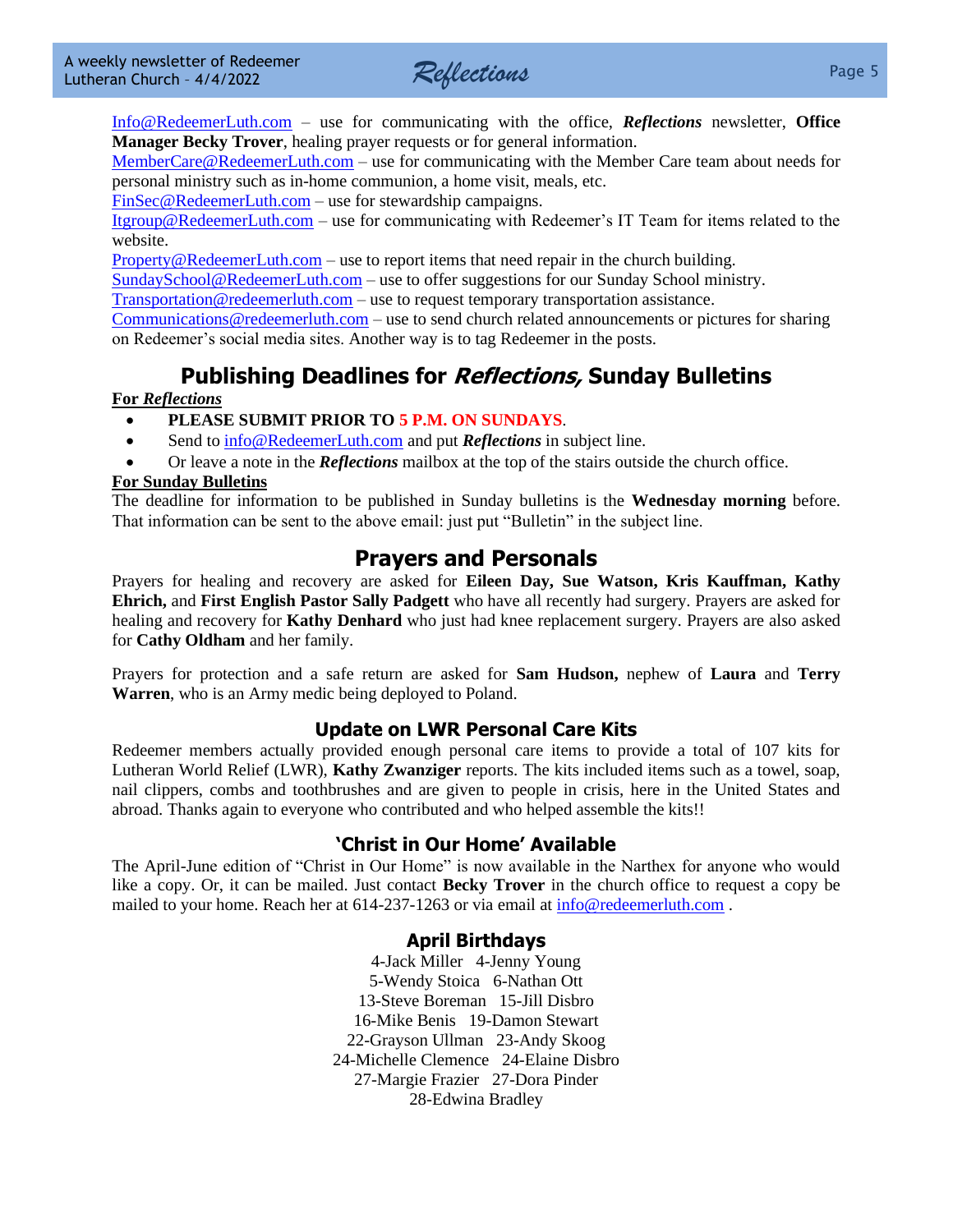

### **The Wider Church**

#### **Volunteers Needed for Churchwide Assembly 2022**

<span id="page-5-0"></span>The Southern Ohio Synod reports volunteers are needed for the Churchwide Assembly being held this summer in Columbus, OH. Volunteers are needed each day from **Sunday-Friday, August 7-12** in a variety of roles. You can sign up for the days and roles that you prefer by following this link: <https://tinyurl.com/mrbxk6jt>. Please note that you are indicating a preference and event organizers may need to assign you a different role so that all responsibilities are covered. Thanks!

#### **An Update on Relief Efforts for Ukraine**

Redeemer will continue to collect contributions toward relief efforts in the Ukraine by Lutheran World Relief (LWR). Just note "Ukraine" in the memo section of a check. Redeemer will forward the donations to LWR which has provided the following update on their efforts:

"While we have been able to collaborate with Lutheran partners to support humanitarian work within Ukraine, our greatest strength and most valuable assistance is through the supporting church's humanitarian efforts to receive and care for people who are fleeing Ukraine- a population that is overwhelming women and children.

"Our most extensive collaboration is work is through responses on the ground in Poland, Slovakia, Hungary, Romania, and other places where we have supported aid to those in migration in the past. By working with already established capacity and leadership, it has been possible to quickly adapt to a rapidly changing situation. This ability to adapt to the needs of the moment is a crucial element to effective support in this time of crisis in Eastern Europe.

"This is a fluid and rapidly changing situation. It is likely that by the time the media highlights a need, or a gap in assistance, the organizations on the ground (including those with whom we are coordinating) will already be working to acquire material locally or moving to provide expertise. This is the reason that financial support is so critical- to equip the people who are best prepared to respond to the crisis in the context.

"There will be long-term impacts to this violence in Ukraine throughout the region. It will be critical for the ELCA to continue to accompany churches as they address the trauma that comes with violence, dislocation, and family separation. The area of expertise that has been developed over the decades through faithful service by the churches will continue to be critically important and an area of expertise in a number of the programs we are supporting.

"Peoples of the nations neighboring Ukraine have firsthand family experience of a previous time under the Soviet occupation. For some, an underlying trauma has been reawakened, and the solidarity that is being expressed church-to-church can be healing.

"We are called and call others to remember, that the life we have together in Christ and the worldwide connection of churches is something strikingly important in this time of estrangement. For many in Russia, the challenge of this time is unfathomable to us. The prayer for peace and the drive toward fellowship with those in Russia, which were transformative in previous times of conflict are of paramount importance now. We continue to pray for the Lutheran community, all of Christ's followers, all people of faith, and the whole of the nation of Russia.

#### **We call for financial support and for prayer:**

"ELCA Lutheran Disaster Response collaborates with local church and ecumenical partners to offer Humanitarian Relief for those impacted by the crisis in Ukraine. What this means is that refugees and internally displaced persons in Ukraine are supported with emergency non-food items such as beds, mattresses, blankets, linens, food, hygiene items, and dignity kits. The churches are coordinating protection and safeguarding of vulnerable individuals and groups, psychosocial care pastoral support. The churches are coordinating to provide transportation for people from the border, temporary housing, food, and water.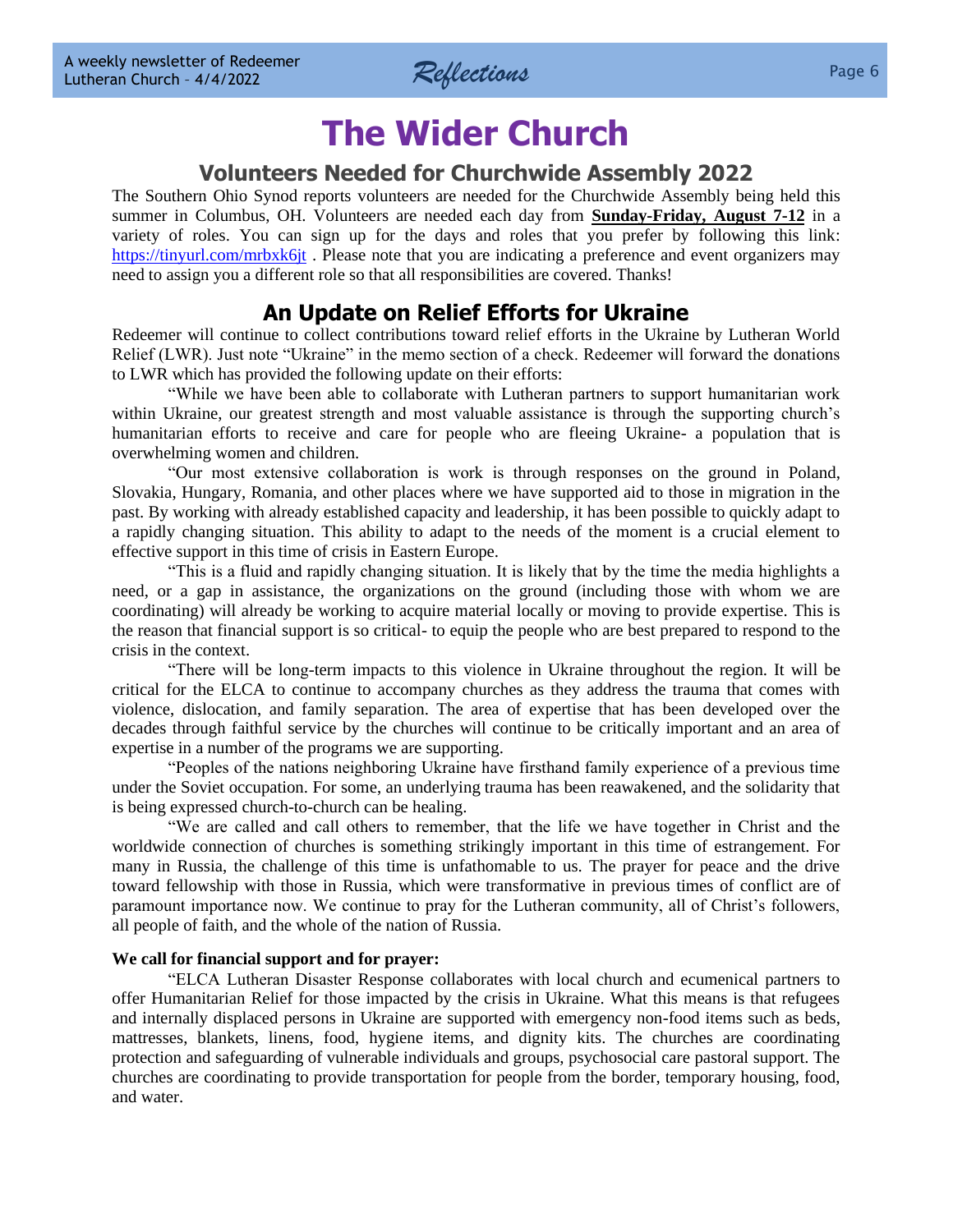*Reflections* Page 7

"We have already provided financial assistance to those working in Ukraine and in neighboring nations and will continue to do so (with confidence that the generosity of those in support of Lutheran Disaster Response will continue to support the work). …

"Please join the Lutheran Disaster Response feed on Facebook, or subscribe to the blog at elca.org/disaster. We will continue to provide situation updates. We thank those who have given general gifts to Lutheran Disaster Response as this has allowed us to act even as we appeal for additional support. … Please commit to daily prayer for peace and for all who seek to aid those impacted by this war."

In addition to this update from LWR, the Southern Ohio Synod provided the following link to view an update from **Revs. Rachel Eskesen** and **Zach Courter** on the refugee situation in Hungary and Central Europe and how the ELCA and Lutheran church partners in Europe are responding to the situation[: https://www.youtube.com/watch?v=0cu3iCjWYUI](https://www.youtube.com/watch?v=0cu3iCjWYUI)

## **Community Beyond**

#### **Deadline to Register to Vote April 4; Early Voting Begins April 5**

Remember the deadline for registering to vote in the **May 3** primary is today, **Monday, April 4**! This will be the first of two primaries Ohio will have this year because of the inability of the Ohio Redistricting Commission to draw constitutional maps for the state legislative and congressional districts. Candidates for statewide offices including governor/lieutenant governor, secretary of state, attorney general, auditor and treasurer will be on the May 3 ballot as well as candidates for Congress (at least for now) and for local offices. Early voting, in person and via mail, begins on **Tuesday, April 5**.

### **Free At-Home COVID-19 Tests Available**

Every home in the U.S. is eligible to order four free at-home COVID-19 tests. Orders will usually ship in seven to 12 days.

Tests can be ordered online at<https://special.usps.com/testkits> .

### **[Getting Ready for W](file:///D:/Users/Marcene%20Mounts/Documents/2019%20REFLECTIONS/Vol.%2023-49%2012-9-2019%20Draft.docx%23GettingReadyforSunday)orship Palm Sunday, April 10, 2022**

#### **Lessons**

**Readings:** Psalm 118:1-2, 19-29; Luke 19:29-46

#### **Prayer of the Day**

Everlasting God, in your endless love for the human race, you sent our Lord Jesus Christ to take on our nature and to suffer death on the cross. In your mercy enable us to share in his obedience to your will and in the glorious victory of his resurrection, who lives and reigns with you and the Holy Spirit, one God, now and forever. **Amen.**

#### **A Prayer for Ukraine**

For those who are fleeing: sanctuary

For those who are staying: safety

For those who are fighting: peace.

For those whose hearts